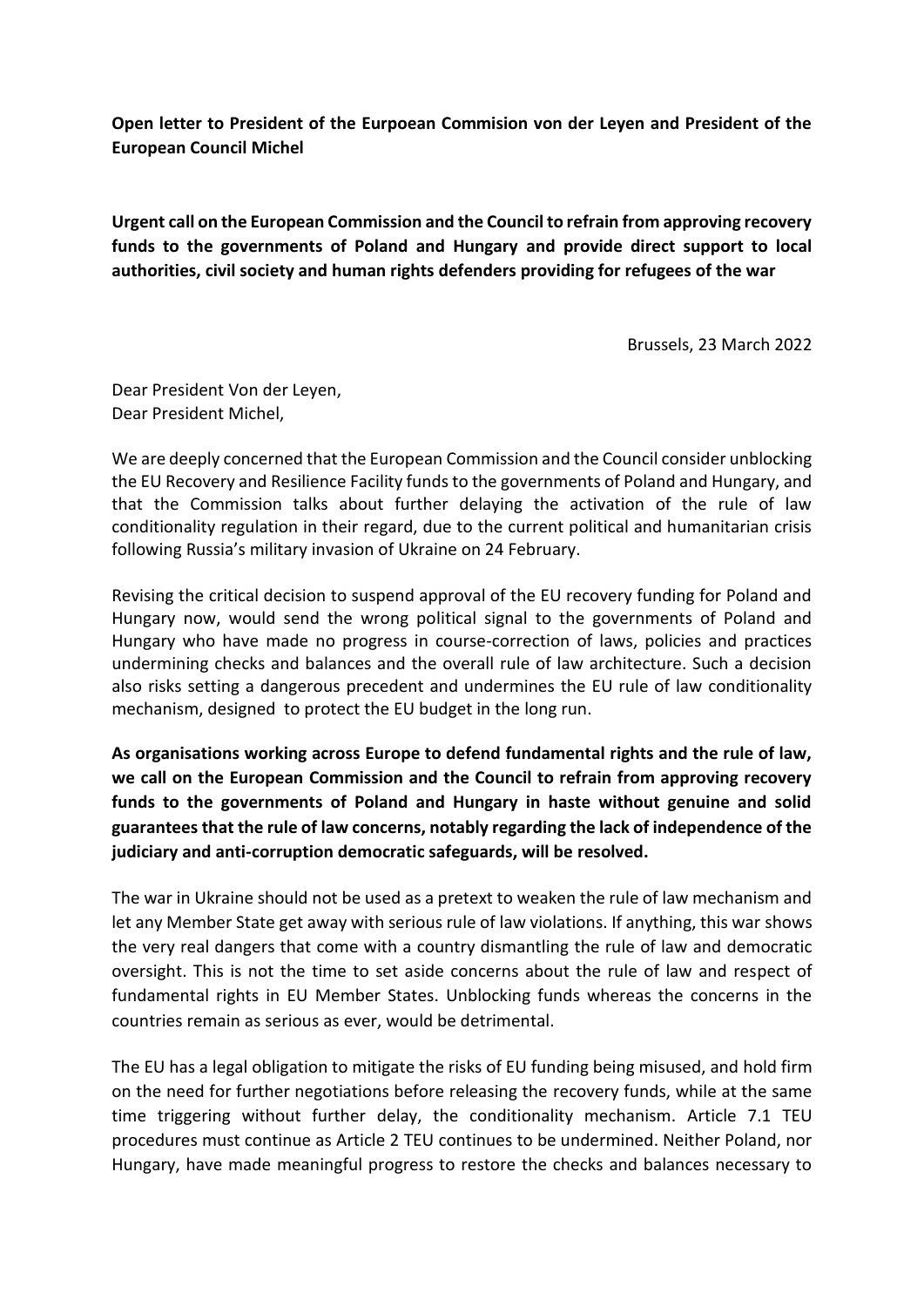uphold the rule of law and reinstate an independent judiciary. If the EU allows the Polish government to ignore the CJEU ruling concerning the Disciplinary Chamber of the Supreme Court, the risk that independent civil society in Poland, which has been the main respondent to the Ukrainian refugee crisis, will be further criminalised and forced to halt their activities is very real.

Contrary to demonstrating positive reforms the Polish Parliament tried to amend a law to ensure impunity for authorities during the Ukraine crisis. In addition, a legislative proposal, attempting to ensure that government officials could not be held accountable for their [disposition of emergency funds,](https://www.transparency.org/en/press/polish-government-attempt-legalise-corruption-crisis-refugees-ukraine) was narrowly defeated, by only one vote in the Polish Parliament.

## **Directly support local authorities, civil society and human rights defenders providing for refugees of the war**

The war in Ukraine has already forced over three million people to leave Ukraine to seek safety. The support of millions of people poses a major challenge involving the provision of shelter, food, clothing, childcare, health care, psychological support, legal aid, and other essential services. Civil society, local authorities, citizens and human rights defenders have responded rapidly, providing the vast majority of services to those fleeing. By contrast assistance from central government in Hungary and Poland has been limited. As further arrivals are anticipated and longer term support is required, direct financial assistance to civil society is urgent, to avoid a fast-developing humanitarian disaster.

The government in Poland is not jus[t falling short](https://www.amnesty.org/en/latest/news/2022/03/poland-authorities-must-act-to-protect-people-fleeing-ukraine-from-further-suffering/) on its humanitarian duty and the [local relief](https://euobserver.com/opinion/154528)  [effort.](https://euobserver.com/opinion/154528) It is under suspicion of gross mismanagement of both EU and Polish funds designated to support vulnerable groups. There is undoubtedly a serious risk that making emergency means available to the government will affect the management of EU funds contrary to their purpose and in violation of generally accepted standards of responsible management. There is also a serious risk that if allowed to pass through the government, such emergency means may be abused for political ends, and inefficiently spent for its purpose, 41 Polish civil society [organizations warn.](https://naszademokracja.pl/petitions/eu-please-support-real-help-providers) We share their concerns.

This is not the moment to set aside rule of law conditionalities. In Hungary, the government's continued failure to execute the CJEU's judgment establishing that the so-called 'Stop Soros law', criminalising support to asylum seekers and refugees, violates EU law and should be repealed. The law exposes civil society organisations and human rights defenders on the frontline providing assistance to refugees fleeing Ukraine to serious risks, including prison sentences. The EU cannot allow the Polish government to continue to reject the rulings of the CJEU concerning the Disciplinary Chamber and risk further attacks. Scrutiny is required.

We call on you as Presidents of the European Commission and the Council to hold strong on the fight for freedom, democracy and respect for fundamental rights and rule of law that Russia's invasion of Ukraine has put back at the centre of our lives. Emergency support can be made available through other ways and our organisations are ready to meet and discuss